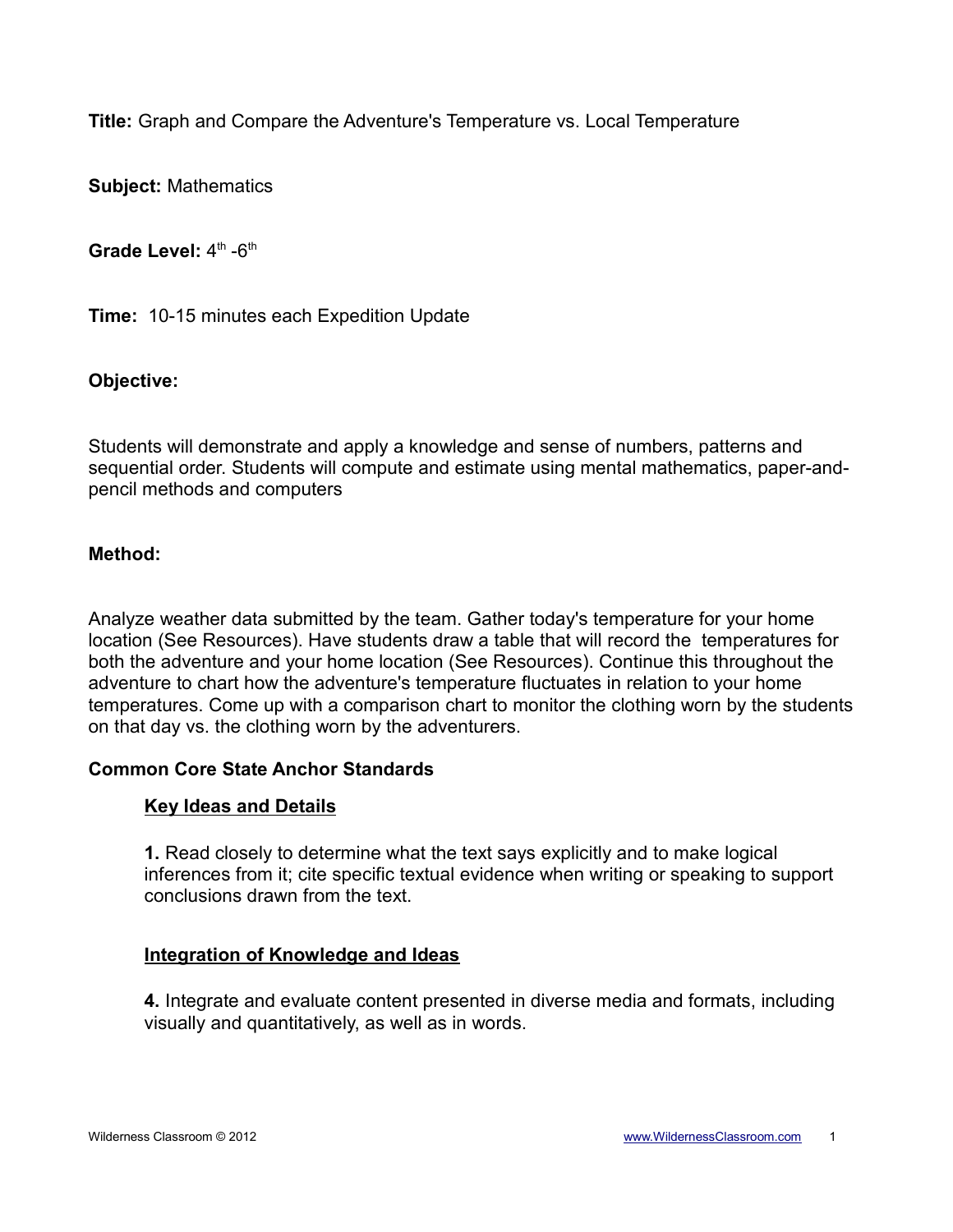## **Range of Reading and Level of Text Complexity**

**10.** Read and comprehend complex literary and informational texts independently and proficiently.

**Resources:** Use **www.weather.com** as your resource for finding out local temperature.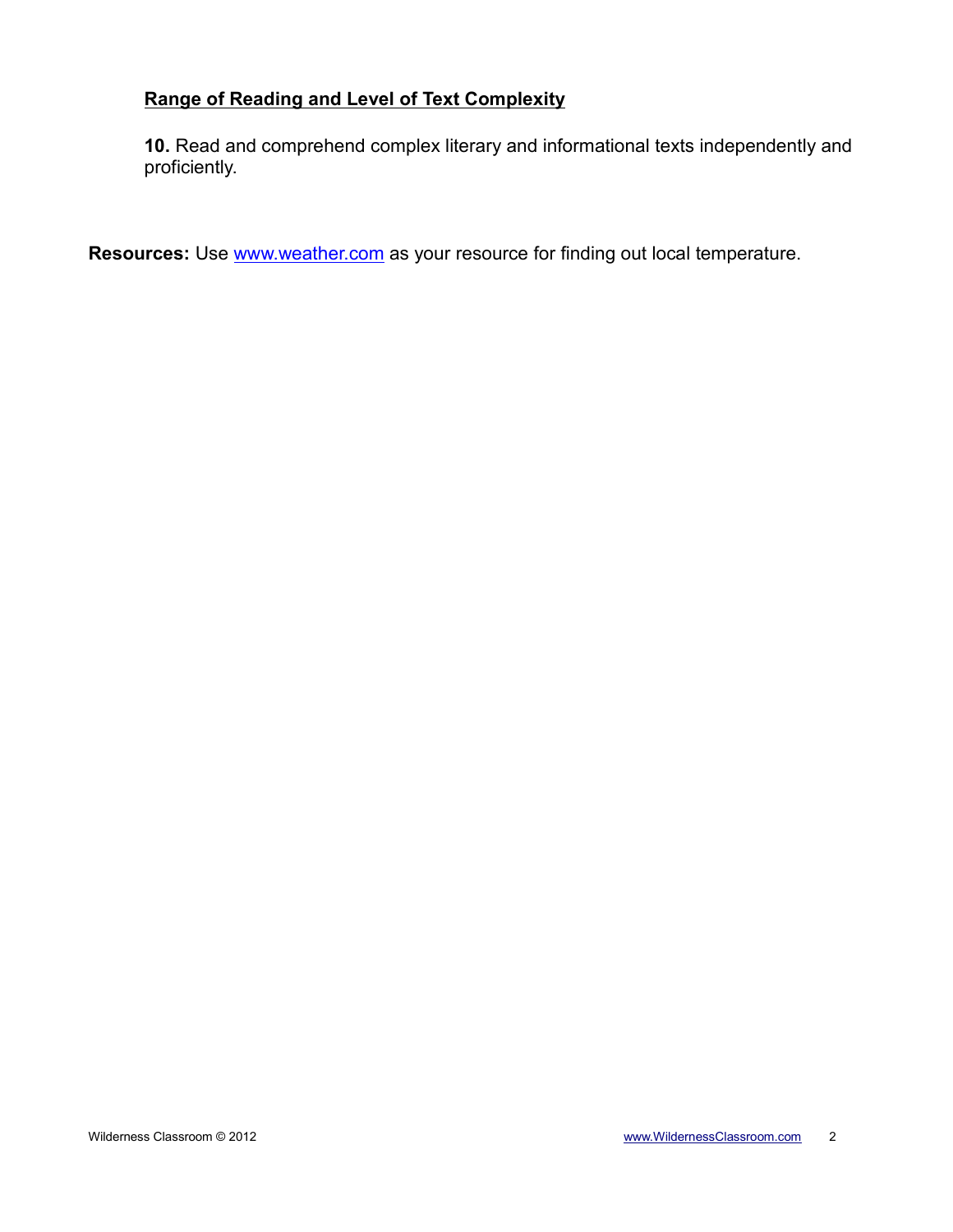### Use a table similar to the one below to record your temperature data



| Wilderness |  |
|------------|--|
| Classroom  |  |
| Temp.      |  |
| Home Temp. |  |